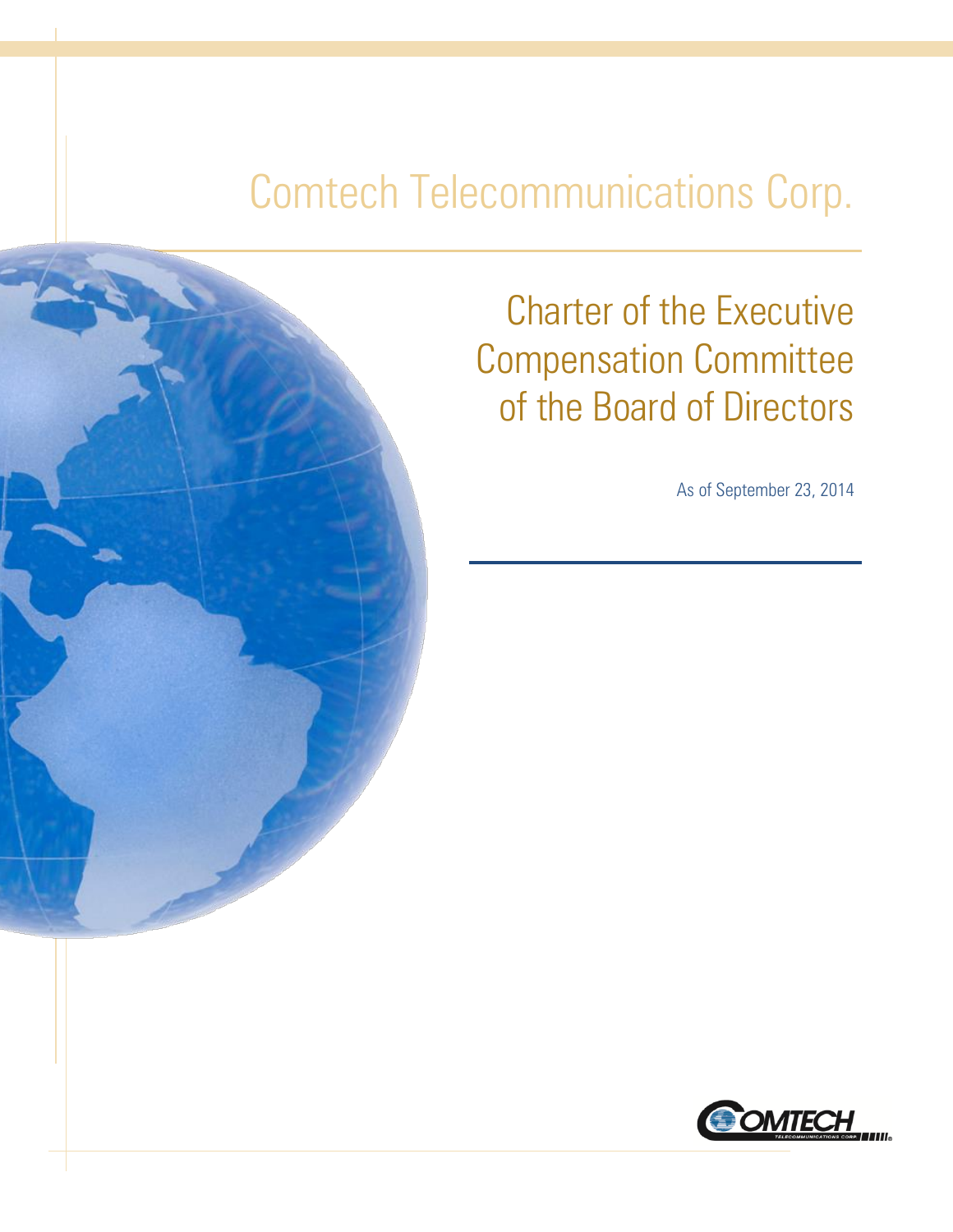### **Purpose**

The purpose of the Executive Compensation Committee (the "ECC") of the Board of Directors (the "Board") of Comtech Telecommunications Corp. ("Comtech" or the "Company") is:

- To assist the Board in developing and implementing the Company's compensation policies.
- To assist the Board in determining the compensation to be paid to the Chief Executive Officer (the "CEO") and the Company's other executive officers.
- To oversee the establishment and administration of compensation and benefits programs for employees and other service providers.
- To provide an "*Executive Compensation Committee Report*" for inclusion in the Company's proxy statement for its Annual Meeting of Stockholders, or other appropriate disclosure document to be filed with the Securities and Exchange Commission (the "SEC").
- To perform such other duties and responsibilities enumerated in this Charter or otherwise assigned to the Committee.

The Executive Compensation Committee also constitutes Comtech's Stock Option Committee, which administers the Company's stock option plan(s).

#### **Authorization**

By this Charter, the Board authorizes the ECC, to the fullest extent permitted under the Delaware General Corporation Law and the Company's Certificate of Incorporation and By-Laws, to exercise the powers of the Board in matters relating to compensation or otherwise within the scope of this Charter. The Committee shall have such extended authority with respect to the business and affairs of the Company as may be conferred by any other resolution, plan or other arrangement adopted or approved by the Board. The Committee has the authority to conduct any investigation appropriate to fulfilling its responsibilities, and it has direct access to anyone in the Company.

As provided for in the Company's Corporate Governance Policies and Guidelines, as discussed in more detail below, the ECC shall have the authority to retain and discharge independent advisors as the ECC deems necessary, including the sole authority to approve the advisors' fees.

## **Membership and Procedures**

#### **Membership and Appointments**

Members of the ECC shall be appointed by the Board. The ECC shall be composed of such number of Directors as shall be determined from time to time by the Board. The ECC shall make recommendations to the Board concerning the number of members and composition of the ECC. A Member of the ECC shall serve until he or she ceases to be a Director, provided that the Board may remove a member from the ECC at any time and without a replacement.

#### **Chairperson**

A chairperson of the ECC (the "Chairperson") may be designated by the Board. In the absence of such designation, the members of the ECC may designate the Chairperson by majority vote of the full ECC. The Chairperson shall determine the agenda, the frequency and the length of meetings, which includes the authority to call a special meeting upon notice given to each member.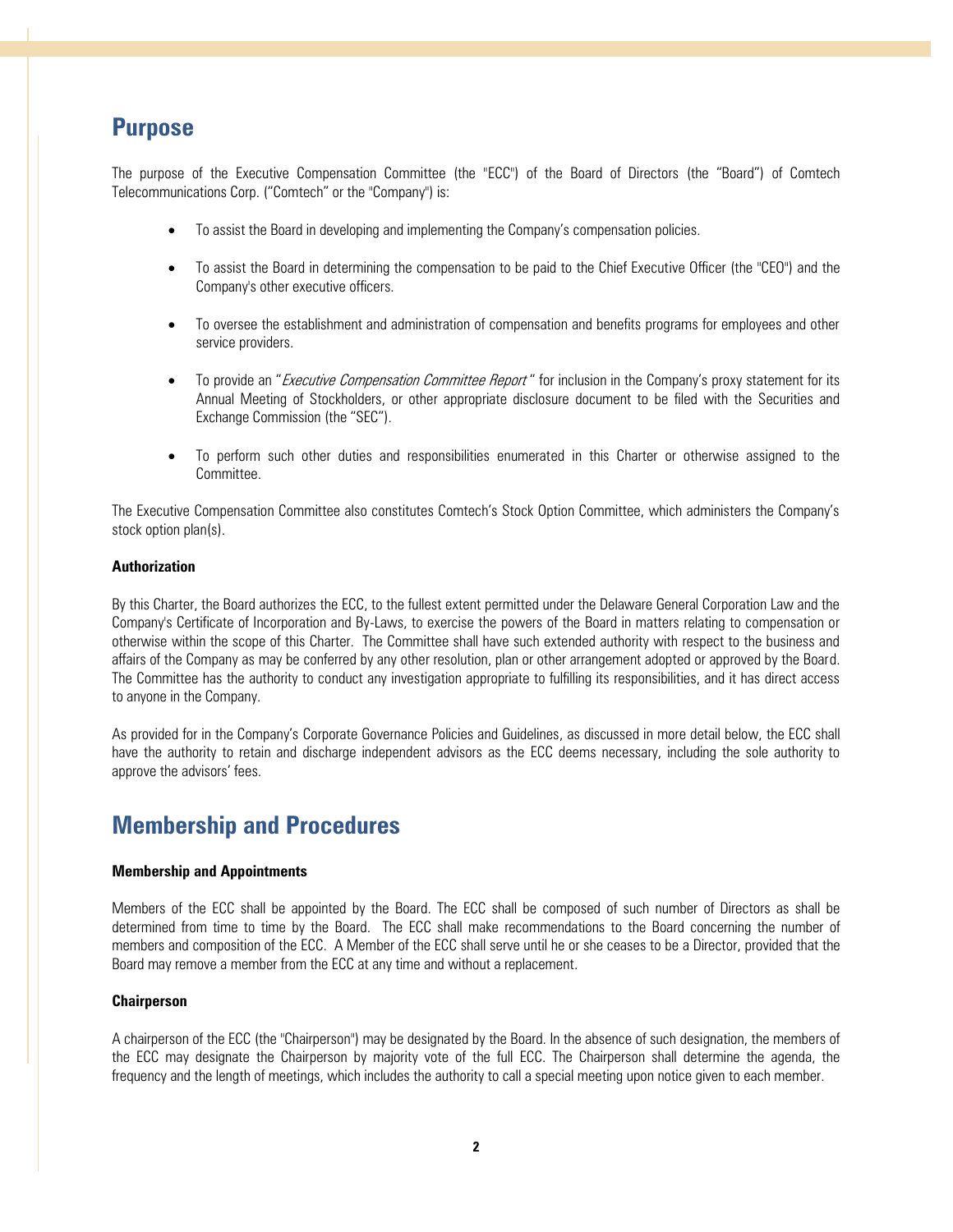#### **Secretary**

The ECC may appoint a Secretary whose duties and responsibilities shall be to keep records of the proceedings of the ECC for the purposes of reporting ECC activities to the Board and to perform all other duties as may from time to time be assigned to him or her by the ECC, or otherwise at the direction of an ECC member. The Secretary need not be a Director.

#### **Independence**

As required by applicable law or rule established by NASDAQ, each member of the ECC shall meet the objective test of "independence" which has been established by the Board and, in the absence of such test, the Board shall make an individual determination that a Director is independent within the meaning of any such law or rule established by NASDAQ and applicable to the ECC. In affirmatively determining the independence of any Director who will serve as a member of the ECC, the Board must consider all factors specifically relevant to determining whether a Director has a relationship to the Company which is material to that Director's ability to be independent from management in connection with the duties of an ECC member, including, but not limited to:

- the source of compensation of such Director, including any consulting, advisory or other compensatory fee paid by the Company to such Director; and
- whether such Director is affiliated with the Company, a subsidiary of the Company or an affiliate of a subsidiary of the Company.

In addition, the Board intends that members of the ECC or a duly constituted subcommittee qualify as "Non-Employee Directors" under Rule 16b-3 of the Securities Exchange Act of 1934 and as "outside directors" under Section 162(m) of the Internal Revenue Code. Each member of the ECC shall have sufficient knowledge and familiarity in the area of compensation practices and policies to discharge the duties and responsibilities as a member of the ECC. The foregoing notwithstanding, no action of the ECC shall be void or deemed to be without authority solely because of a failure of any member to meet the qualification requirements of this paragraph.

#### **Meetings**

At any meeting, a majority of the members of the ECC shall constitute a quorum, and decisions shall be made by act of a majority of the members present at a meeting. Participation in meetings by telephone or other interactive means is permitted. The Chief Executive Officer ("CEO") and other executive officers, employees and professional persons may attend meetings, but all or part of at least one meeting per year will be conducted with no officers or employees present (this may be a joint meeting with the independent members of the Board of Directors).

#### **Delegation**

The ECC may, by resolution passed by a majority of the ECC, designate one or more subcommittees, each subcommittee to consist of one or more members of the ECC. Any such subcommittee, to the extent provided in the resolutions of the ECC and to the extent not limited by applicable law or listing standard, shall have and may exercise all the powers and authority of the ECC, provided that such subcommittee shall be subject to the terms of this Charter. Each subcommittee shall have such name as may be determined from time to time by resolution adopted by the ECC. Each subcommittee shall keep regular minutes of its meetings and report the same to the ECC or the Board when required.

In addition, the ECC has delegated to the CEO authority to establish compensation policies and terms for employees who are not executive officers of the Company (as defined in SEC Rule 3b-7 and other applicable SEC rules). Such delegation is specifically ratified and approved, subject to the ECC's continuing oversight. Authority with respect to ministerial duties of the ECC, including day-to-day administration of compensation and benefit plans, may be performed by officers and employees of the Company in accordance with the terms of plans, ECC resolutions and other directions given by the ECC.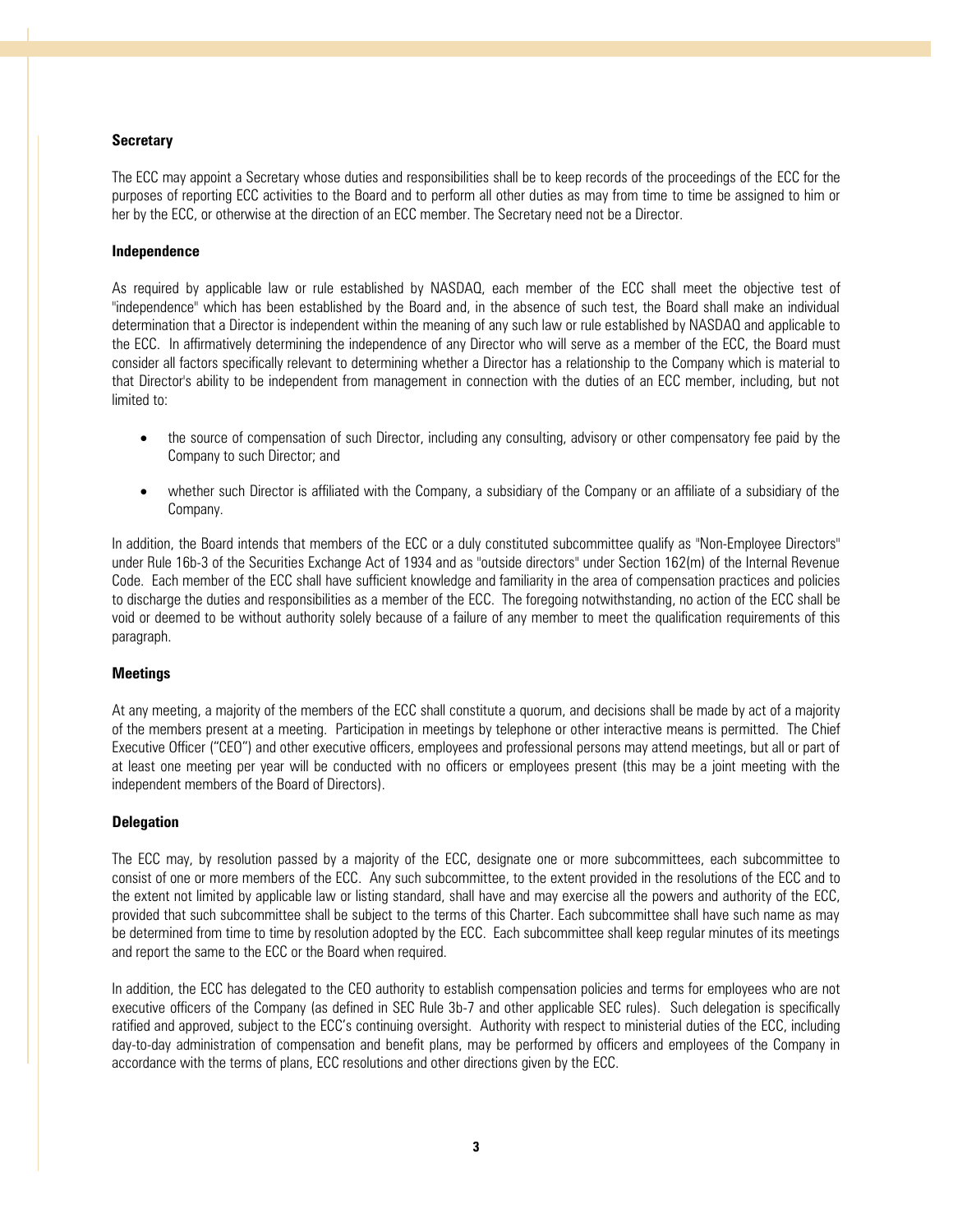#### **Authority to Retain and Oversee the Work of Advisors**

In the course of its duties, the ECC shall have authority, in its sole discrection, to retain or obtain the advice of any compensation consultant, legal counsel and other advisor, as the ECC deems advisable. The ECC shall be directly responsible for the appointment, compensation and oversight of the work of any compensation consultant, legal counsel and other advisor retained by the ECC. The Company must provide for appropriate funding, as determined by the ECC, for payment of reasonable compensation to a compensation consultant, legal counsel or any other advisor retained by the ECC.

The ECC may select, or receive advice from, a compensation consultant, legal counsel or other advisor, only after taking into consideration the following factors:

- the provision of other services to the Company by the person that employs the compensation consultant, legal counsel or other advisor;
- the amount of fees received from the Company by the person that employs the compensation consultant, legal counsel or other advisor, as a percentage of the total revenue of the person that employs the compensation consultant, legal counsel or other advisor;
- the policies and procedures of the person that employs the compensation consultant, legal counsel or other advisor that are designed to prevent conflicts of interest;
- any business or personal relationship of the compensation consultant, legal counsel or other advisor with a member of the ECC;
- any stock of the Company owned by the compensation consultant, legal counsel or other advisor; and
- any business or personal relationship of the compensation consultant, legal counsel, other advisor or the person employing the advisor with an Executive Officer of the Company.

The foregoing shall not be construed: (i) to require the ECC to implement or act consistently with the advice or recommendations of the compensation consultant, legal counsel or other advisor to the ECC; (ii) to affect the ability or obligation of the ECC to exercise its own judgment in fulfillment of the duties of the ECC; or (iii) to require a compensation consultant, legal counsel or other compensation advisor to be independent, only that the ECC consider the enumerated independence factors before selecting, or receiving advice from, a compensation advisor. The ECC may select, or receive advice from, any compensation advisors it prefers, including ones that are not independent, after considering the six independence factors outlined above.

For purposes of this Rule, the ECC is not required to conduct an independence assessment for a compensation advisor that acts in a role limited to the following activities for which no disclosure is required under Item 407(e)(3)(iii) of SEC Regulation S-K: (a) consulting on any broad-based plan that does not discriminate in scope, terms, or operation, in favor of executive officers or Directors of the Company, and that is available generally to all salaried employees; and/or (b) providing information that either is not customized for a particular issuer or that is customized based on parameters that are not developed by the advisor, and about which the advisor does not provide advice.

#### **Evaluation**

The ECC shall undertake an annual evaluation assessing its performance with respect to its purposes and its duties set forth in this Charter, which such evaluation shall be reported to the Board.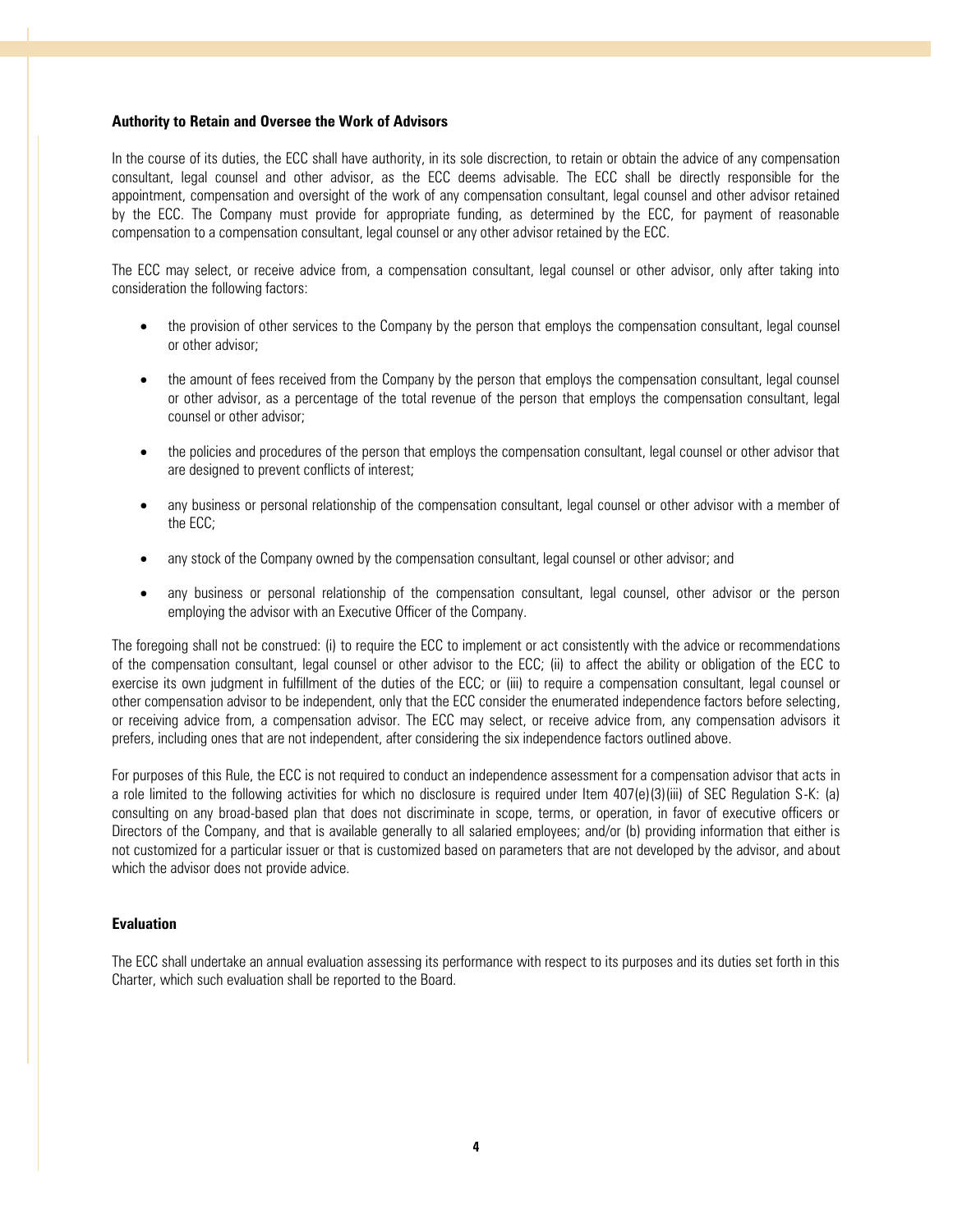#### **Duties and Responsibilities**

The duties and responsibilities listed below shall be the common recurring duties and responsibilities of the ECC in carrying out its functions. These duties and responsibilities are set forth in this Charter as a guide to the ECC, with the understanding that the ECC may alter or supplement them as appropriate under the circumstances and to the extent permitted by applicable law or listing standard. The ECC will, in the ordinary course, refer material decisions to the Board. However, the ECC retains authority to act independently when: doing so is necessary to meet regulatory requirements; circumstances require prompt action; the Board has so directed the ECC to act independently; or acting on an immaterial matter.

- Determine the compensation of the CEO, including salary, non-equity incentives and equity-based or other long-term incentive awards, and other compensation and benefits. In this regard, the ECC should:
	- o Review and approve Company goals and objectives relevant to compensation of the CEO, in particular any pre-set goals and objectives intended to qualify portions of such compensation as "performance-based compensation" under Section 162(m) of the Internal Revenue Code;
	- o Evaluate the CEO's performance, including in relation to the level of achievement of the pre-set Company goals and objectives;
	- o In the case of long-term compensation, consider the Company's performance and stockholder return;
	- o Determine whether pre-set performance objectives and other conditions of earning and payment of compensation have been met (these determinations shall be written to the extent required under Code Section 162(m)); and
	- o Consider such other factors and circumstances as the ECC may deem relevant.
- Determine the compensation of the Company's executive officers other than the CEO, based on the ECC's evaluation of the performance of the Company and individual business units and departments, and the performance of the executive officer in light of pre-set Company, business unit, departmental or individual goals and objectives, information regarding competitive compensation, and such other factors and circumstances as the ECC may deem relevant. The ECC shall determine whether any such compensation shall be qualified under Code Section 162(m).
- Establish, revise and administer equity-based compensation plans.
- Establish, revise and administer all other compensation and benefit plans, policies, programs, contracts and arrangements for employees and other service providers. This includes authority to negotiate or implement employment agreements and consulting contracts, severance and termination agreements, change-in-control agreements, health and welfare benefits, insurance protections, and other benefits of any type, including perquisites and expense account policies.
- Establish, revise and administer all other policies reasonably related to compensation and employment, including guidelines mandating ownership of Company stock by officers and directors, policies regarding the recoupment of compensation paid based on erroneous reported financial results or in other circumstances, and policies imposing restrictions on activities of former employees for the protection of the Company.